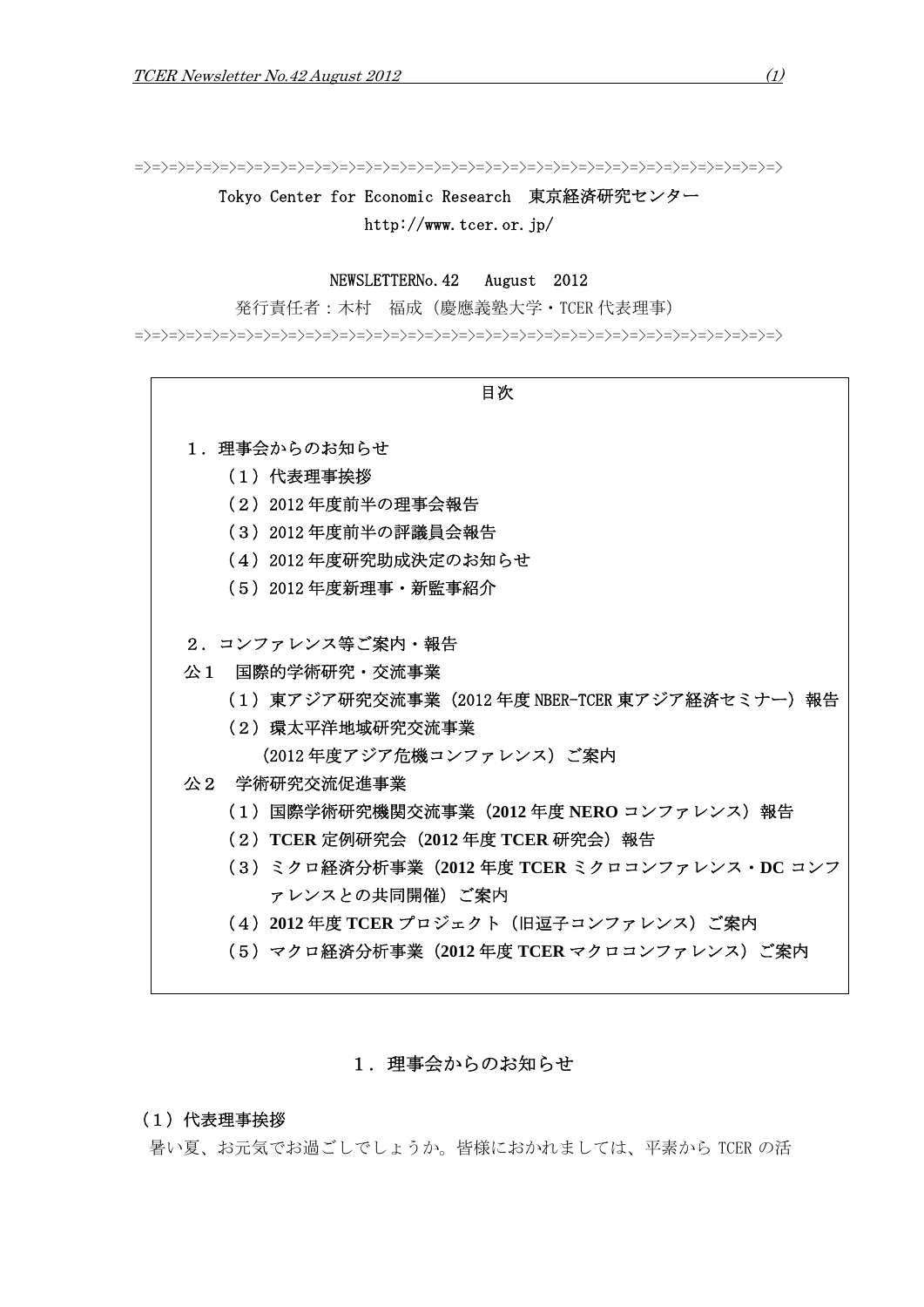動に多大なるご支援とご協力を賜り、ありがとうございます。

この 5 月より幹事校が慶應に移り、一橋大学の岡田章先生の後任として、私が代表理 事となりました。新理事・監事のリストをこのニュースレターにも掲載しておりますの で、ご覧いただければ幸いです。

TCER は、1959 年の設立以来、日本における経済学の先端的な研究センターとして、 大学の垣根を越えた経済学研究者の学術交流および学界と経済界との交流に、大きな役 割を果たしてきました。2010 年には公益財団法人に移行し、新たな体制の下で活動を 継続しています。これまで諸先輩方が築いてこられた TCER の伝統を継承し、さらに新 しく発展させるべく、精一杯努力する所存ですので、ご指導ご鞭撻のほど、どうぞよろ しくお願いします。

中堅・若手の研究者にもっと積極的に TCER の活動に参加してもらうことが大事では ないかと思っています。私のように、旧逗子コンや NBER-TCER 東アジア経済セミナー、 TRIO コンファレンスなどで育てていただいた世代は、TCER の存在をしっかりと認識し ていたと思いますが、もっと若い世代の研究者の中には TCER のことをご存じない方も いらっしゃいます。TCER フェローは随時入会可能ですので、優秀な研究者の方たちが 回りにいらっしゃったら、是非お声がけください。今年度と来年度、慶應三田キャンパ スで開催している TCER 定例研究会にも、積極的にご参加いただければと思います。

また、ワーキングペーパーも、もう少し活性化したいものです。各種 TCER 関連コン ファレンスを開催されましたら、そこで発表された論文をどんどんワーキングペーパー にしていただけたらと思います。論文のアップロードが不便である等いろいろ問題があ ることも聞いております。少しずつ改善していきたいと考えています。

多大なご援助をいただいている経済同友会の皆様にも、お役に立つものをお返しして いきたいと思います。ご関心を伺いつつ、毎月、TCER が準備できる最高の研究者に経 済同友会=TCER セミナーの講師をお願いしていきます。

その他、TCER の活動をさらに活性化するためのご意見、ご提案がございましたら、 ご連絡ください。どうぞよろしくお願いします。

木村福成(代表理事・慶應義塾大学)

#### (2)2012年度前半の理事会報告

2012 年度第 1 回理事会は、2012 年 4 月 27 日(木曜日)10 時~11 時 30 分、飯田橋の TCER 事務所において開催されました。平成 23 年度の事業告書及び会計報告書が承認さ れました。財産運用管理規程に基づき、平成 24 年度の寄付金収入が入る前の支出に充 てるため、特定資産を取り崩すことが承認されました。2012 年度の新理事・新監事の 候補者案が提案され、承認されました。また、8 名の新規フェローの入会も承認されま した。その他の審議事項として、TCER ワーキングペーパーの活性化について議論が行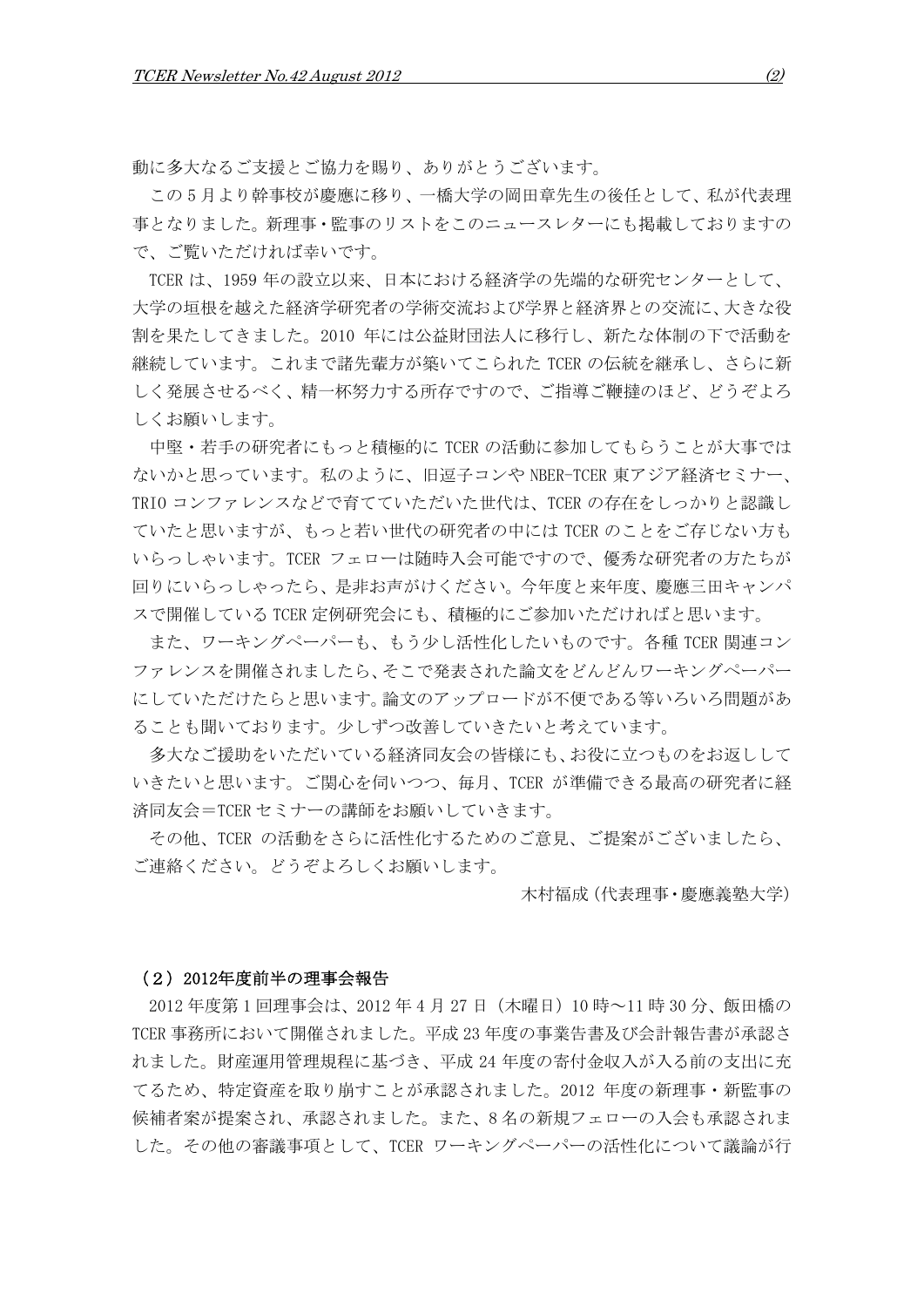われました。

 2012 年度第 2 回理事会は、2012 年 5 月 14 日(月曜日)10 時 30 分~10 時 45 分、日 本工業倶楽部で開催されました。代表理事・業務執行理事が選定され、各理事の担当も 決定されました。業務執行理事のうち副代表理事のポストは、公益法人移行も終え特別 な事情もないことから候補者なしとなりました。理事・監事並びに担当は(5)で紹介 しています。

#### (3)2012年度前半の評議員会報告

2012年度第1回評議員会は、2012年5月14日(月曜日)9時30分~10時15分、日本工業 倶楽部で開催されました。平成23年度の事業告書及び会計報告書が承認されました。新 理事・新監事が選任されました。

#### (4)2012年度研究助成決定のお知らせ

2008年度より再開されました本研究助成制度は、経済学に関わる理論・実証面での萌 芽的研究を支援することが目的として設立されたものです。公益法人への移行に伴い、 これまで研究員のみと限ってきました応募資格を2009年度よりオープンにしています。

今回は12名と多数の応募がありましたが、予算が100万円ということから4名に絞 り助成することとなりました。過去にTCERから助成を受けた方、研究内容がTCERの方針 と合わない可能性がある方等を除きました。

#### (5)2012 年度新理事・新監事紹介

2012 年度は理事交代の時期に当たります。新理事・新監事は以下のように決ま りました (敬称略)。

代表理事

 木村 福成 (慶應義塾大学経済学部) 代表理事代理(業務執行理事)

 グレーヴァ 香子(慶應義塾大学経済学部) 代表理事代理(業務執行理事)兼研究会担当

玉田 康成 (慶應義塾大学経済学部)

財産運用管理担当

福田 慎一 (東京大学大学院経済学研究科)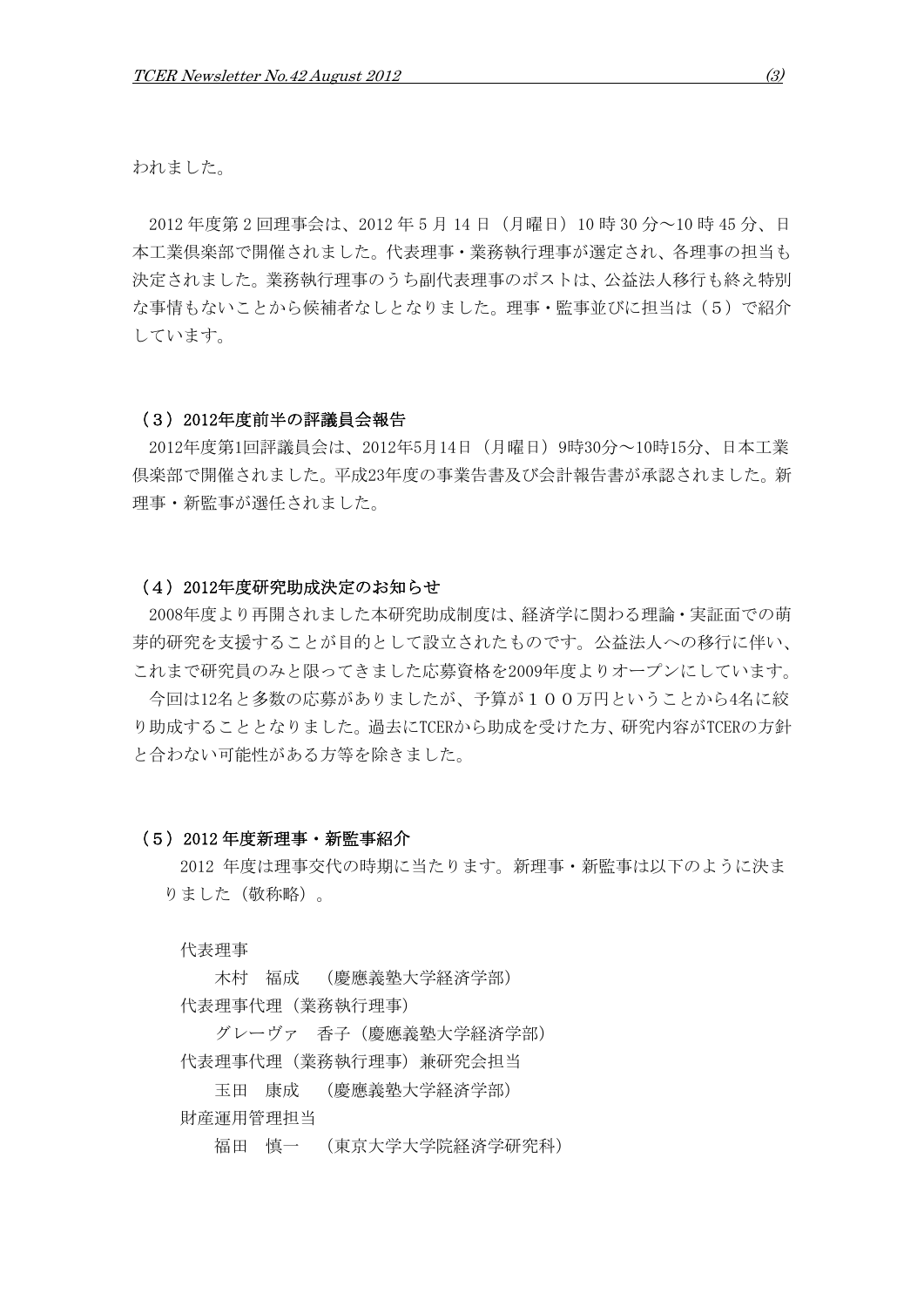企画担当

 井伊 雅子 (一橋大学大学院経済学研究科) 企画担当

 川口 大司 (一橋大学大学院経済学研究科) 総務(ホームページ担当)

鯉渕 賢 (中央大学商学部)

総務(ニュースレター、名簿担当)

原田 喜美枝(中央大学商学部)

総務(報告書作成担当)

小西 秀樹(早稲田大学政治経済学術院)

渉外・国際活動担当

有村 俊秀 (早稲田大学政治経済学術院)

監事

| 佐々木の弾 | (東京大学社会科学研究所) |
|-------|---------------|
| 田中に降一 | (政策研究大学院大学)   |

# 2.コンファレンスご案内・報告

## 公1 国際的学術研究・交流事業

#### (1) 東アジア研究交流事業 (2012 年度 NBER-TCER 東アジア経済セミナー) 報告

 本年で第 23 回目となった東アジアセミナー(NBER-TCER、他共催)は、2012 年 6 月 15 日と 16 日、台湾台北市において、Chung-Hua Institution for Economic Research, Academia Sinica, National Taiwan University をローカル・オーガナイザーとして開催さ れました。

 本年度のテーマは"Employment and Growth" でした。日本(TCER)からは、学習院大学 細野薫、政策研究大学院大学 Julen Esteban-Pretel が、それぞれ著者および討論者として 参加、伊藤隆敏が(Andrew Rose との共同)オーガナイザーおよび討論者として参加し ました(敬称略)。13 本の論文が提出され(1 本はスライドのみ)、活発な議論が展開 されました。

 会議のプログラム、発表論文は次の通りです(論文は以下のNBERのサイトで入 手可能です (http://www.nber.org/~confer/2012/ease12/program.html)。

Friday, June 15: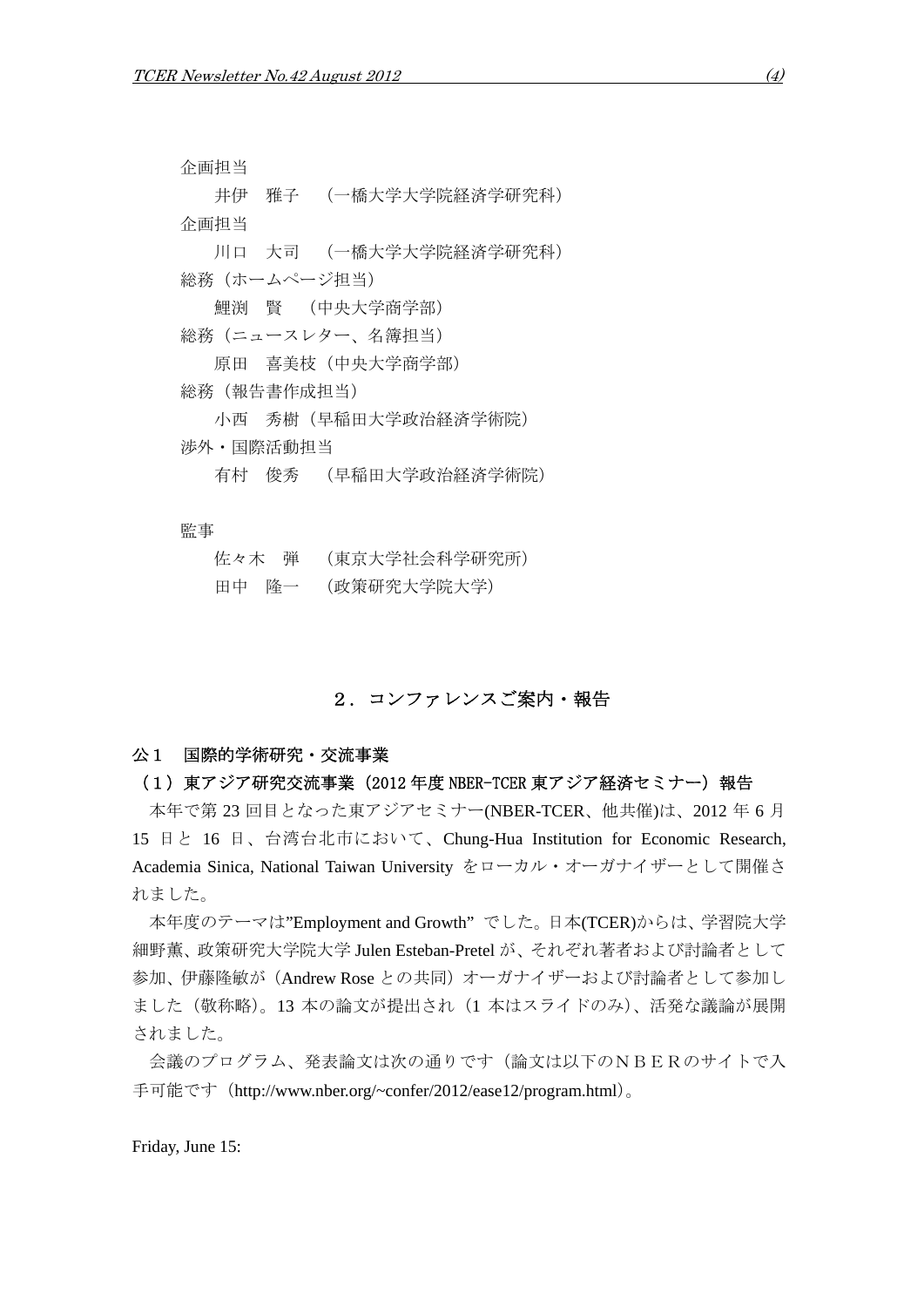8:30am Welcome: Chung-Shu Wu, President, CIER Session1. Wage and Retirement 9:00 am Margaret McMillan, Tufts University and NBER, Dani Rodrik, Harvard University and NBER Globalization, Structural Change and Productivity Growth Discussants: Chedtha Intaravitak, TDRI Sjamsu Rahardja, World Bank, Jakarta

10:30 am

Julen Esteban-Pretel, GRIPS Ryo Nakajima, Yokohama National University Ryuichi Tanaka, Tokyo Institute of Technology Changes in Japan's Labor Market Flows Due to the Lost Decade Discussants: Takatoshi Ito, University of Tokyo and NBER Mark Spiegel, Federal Reserve Bank of San Francisco

11:30 am Stacey Chen, Academia Sinica Long-Term Changes in the Wage Structure of Taiwan Discussants: Chedtha Intaravitak, TDRI Margaret McMillan, Tufts University and NBER

1:30 pm Mei Hsu, National Taipei University Been-Lon Chen, Academia Sinica Why Do Immigrants Earn So Much More Than Natives in Taiwan? Discussants: Dante Canlas, University of the Philippines Yih-chyi Chuang, National Chengchi University

Session2. Labor Market and Financial Linkage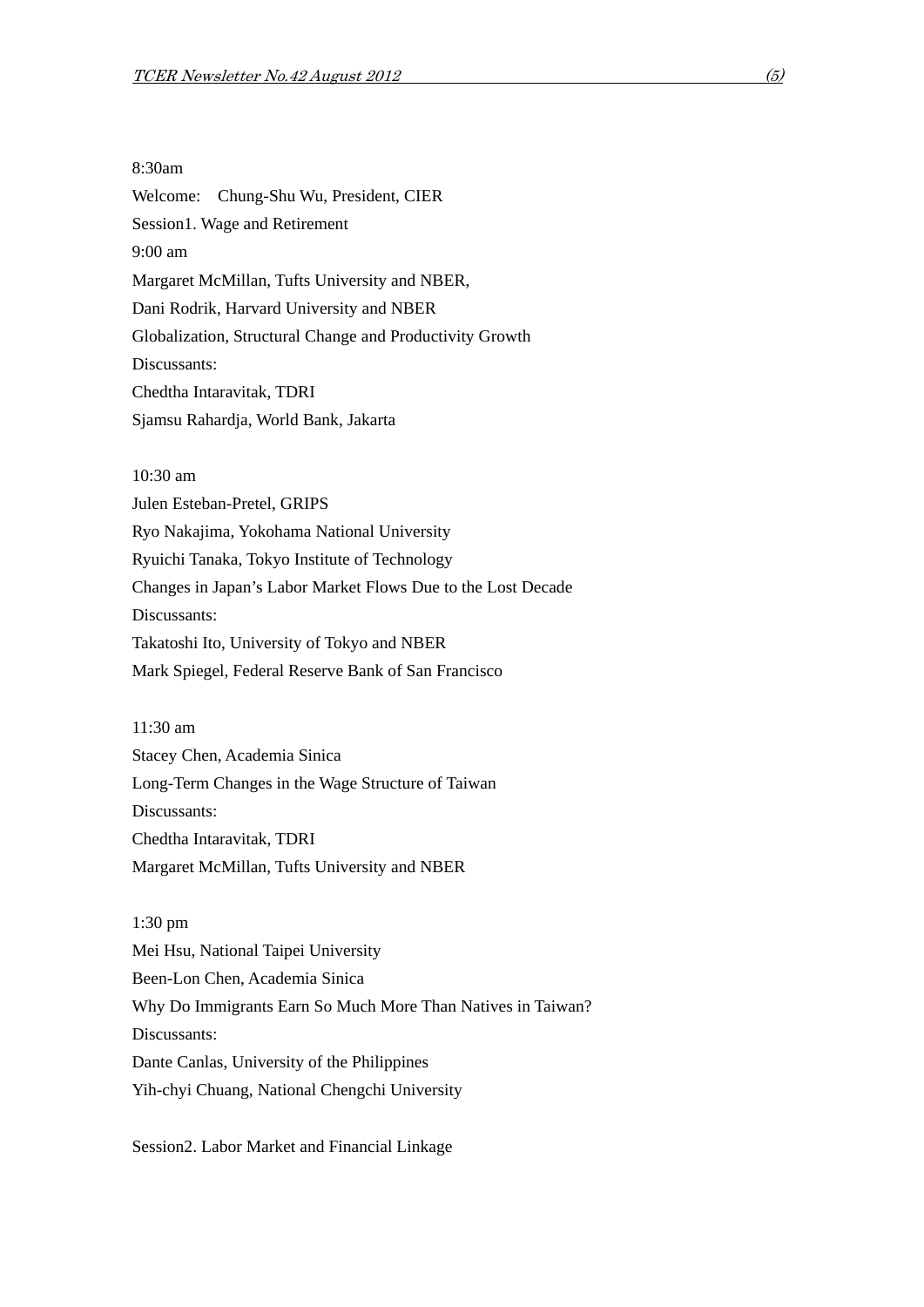3:00 pm Pengfei Wang, HKUST, Lifang Xu, HKUST, Jianjun Miao, Boston University Stock Market Bubbles and Unemployment Discussants: Julen Esteban-Pretel, GRIPS Mark Spiegel, Federal Reserve Bank of San Francisco

4:00 pm

Kaoru Hosono, Ministry of Finance and Gakushuin University Miho Takizawa, Toyo University Financial Frictions, Misallocation and Plant-Size Distribution Discussants: Sjamsu Rahardja, World Bank, Jakarta Catherine Wolfram, University of California at Berkeley and NBER

5:00 pm

Anand Srinivasan, National University of Singapore Yupeng Lin, National University of Singapore Takeshi Yamada, National University of Singapore The Bright Side of Lending by State Owned Banks: Evidence from Japan Discussants: Kaoru Hosono, Ministry of Finance and Gakushuin University Pengfei Wang, HKUST

Saturday, June 16: Session3. Growth 9:00 am Catherine Wolfram, University of California at Berkeley and NBER Paul Gertler, University of California at Berkeley and NBER Orie Shelef, University of California at Berkeley Alan Fuchs, University of California at Berkeley Poverty, Growth and the Demand for Energy Discussants: Stacey Chen, Academia Sinica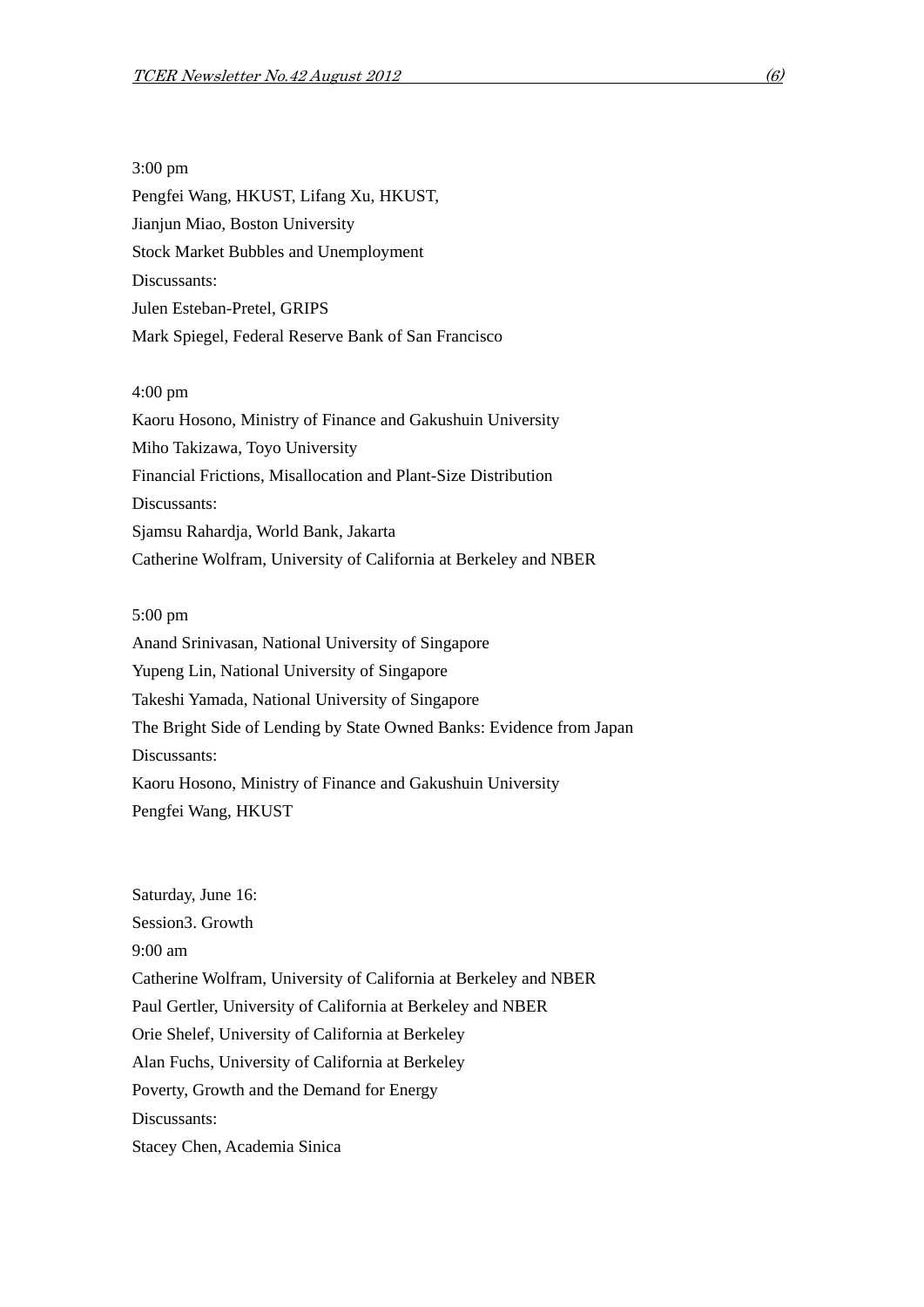## Kimmie Wang, CIER

10:30 am Jakob Madsen, Monash University Health, Human Capital Formation and Knowledge Production Discussants: Dante Canlas, University of the Philippines Brent Neiman, University of Chicago and NBER

11:30 am Meng-Chun Liu, CIER Shin-Horng Chen, CIER Contribution of Taiwan's Innovation to the Employment Discussants: Been-Lon Chen, Academia Sinica Jong-Rong Chen, National Central University

Session4. Capital, Finance and Labor 1:30 pm Loukas Karabarbounis, University of Chicago and NBER Brent Neiman, University of Chicago and NBER Declining Labor Shares and the Global Rise of Corporate Savings Discussants: Martin Berka, Victoria University of Wellington Chu-Chia Lin, National Chengchi University

3:00 pm Sanghoon Ahn, Korea Development Institute Employment and Productivity Dynamics in Korea: An Analysis of Establishment-Level Micro Data Discussants: Evelyn Devadason, University of Malaya Meng-Chun Liu, CIER

4:00 pm Xiaoyan Lei, CCER Yafeng Wang, CCER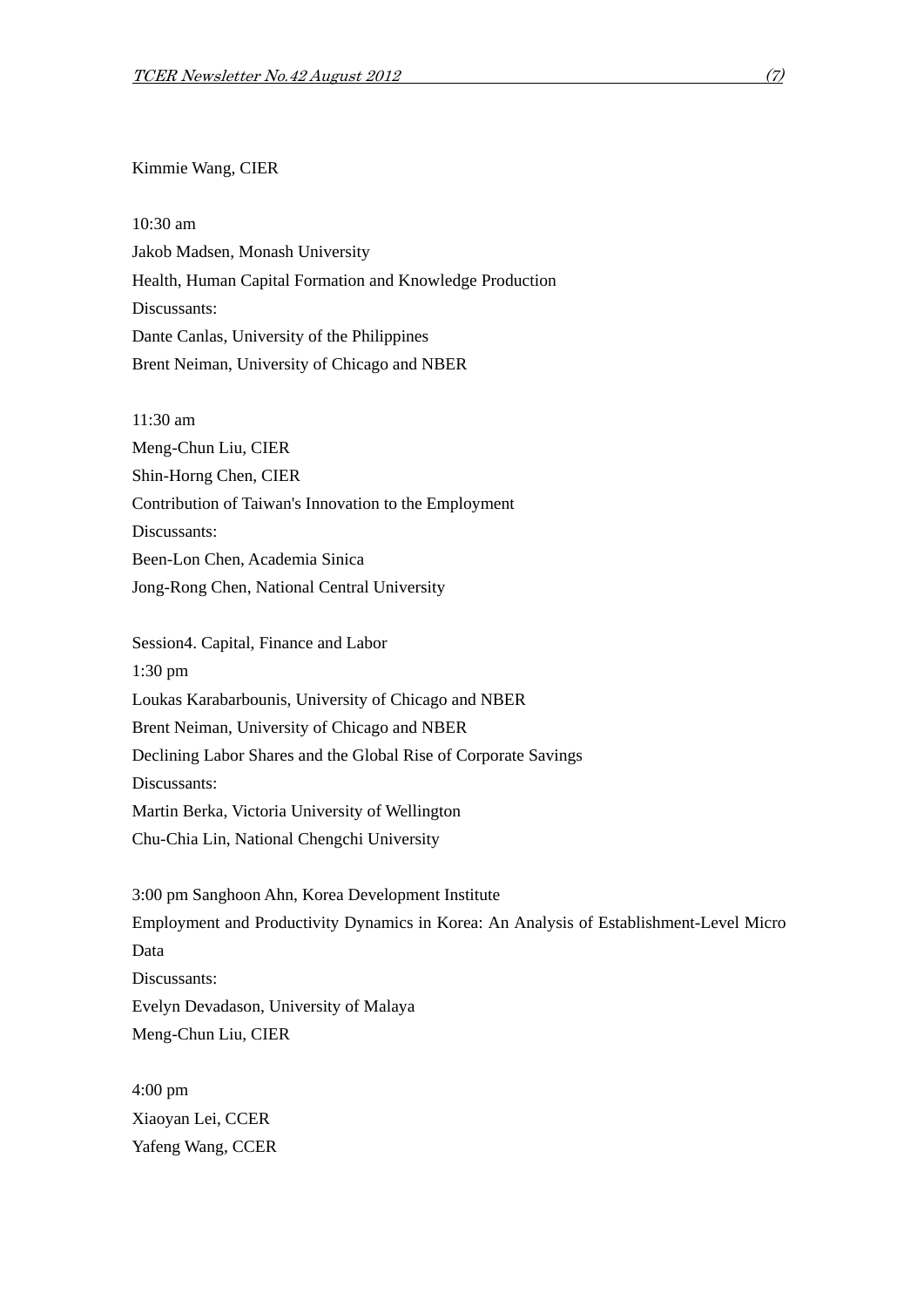Yaohui Zhao, CCER Retirement Patterns in China Discussants: Evelyn Devadason, University of Malaya Andrew Rose, University of California at Berkeley and NBER

#### **(**2**)** 環太平洋地域研究交流事業(**2012** 年度アジア危機コンファレンス)報告

2012 年度環太平洋地域研究交流事業は 2012 年 6 月 28 日(木)と 29 日(金)の両日、 シンガポール・Nanyang Technological University(南洋理工大学)にて APEA コンファ レンスの特別セッションとして行われました。TCER の特別セッションでは、

"Theoretical Analysis of International Macroeconomics"というテーマで、国際マクロ経済学 の諸問題について、最近の理論分析結果の紹介と問題提起を行った後、世界経済の安 定に向けて関連テーマに関して参加者と議論を行いました。

 世界金融危機やユーロ危機を経験した世界経済は、依然として回復半ばの段階で、 危機の再発防止に向けた分析やそのための制度設計は重要な研究テーマです。世界金 融危機やユーロ危機の原因は、従来の経済危機とは異なるもので、その教訓は、危機 の震源地である欧米諸国だけでなく、東アジアの経済システムの是非を含めて数多く の論争を生み出しています。なかでも、今回のユーロ危機がいかなる影響を東アジア 経済に及ぼすかについては、参加者が非常に高い関心を寄せました。コンファレンス には、アジア太平洋諸国の研究者を中心に世界各国から経済学者が参加し、東アジア 諸国が直面する重要な政策的課題を経済学の観点から活発に議論・研究交流が展開さ れ、大変有益でした。

なお、今回の APEA コンファレンスには、TCER から、井堀利宏 (東京大学)、大瀧 雅之(東京大学)、福田慎一(東京大学)、武田史子(東京大学)、小川英治(一橋大学)、 原田喜美枝(中央大学)、鯉渕賢(中央大学)、土居丈朗(慶應義塾大学)、佐々木百合

(明治学院大学)、佐藤清隆(横浜国立大学)、清水順子(学習院大学)らが参加し、 報告と討論を行いました(敬称略)。

TCER セッション

Theoretical Analysis of International Macroeconomics

座長:Shin-ichi Fukuda, University of Tokyo, JP

報告 1: Masayuki Otaki, University of Tokyo, JP, "How a key currency functions as an international liquidity provision and insurance system."

討論者:Junji Yamada, University of Toyama, JP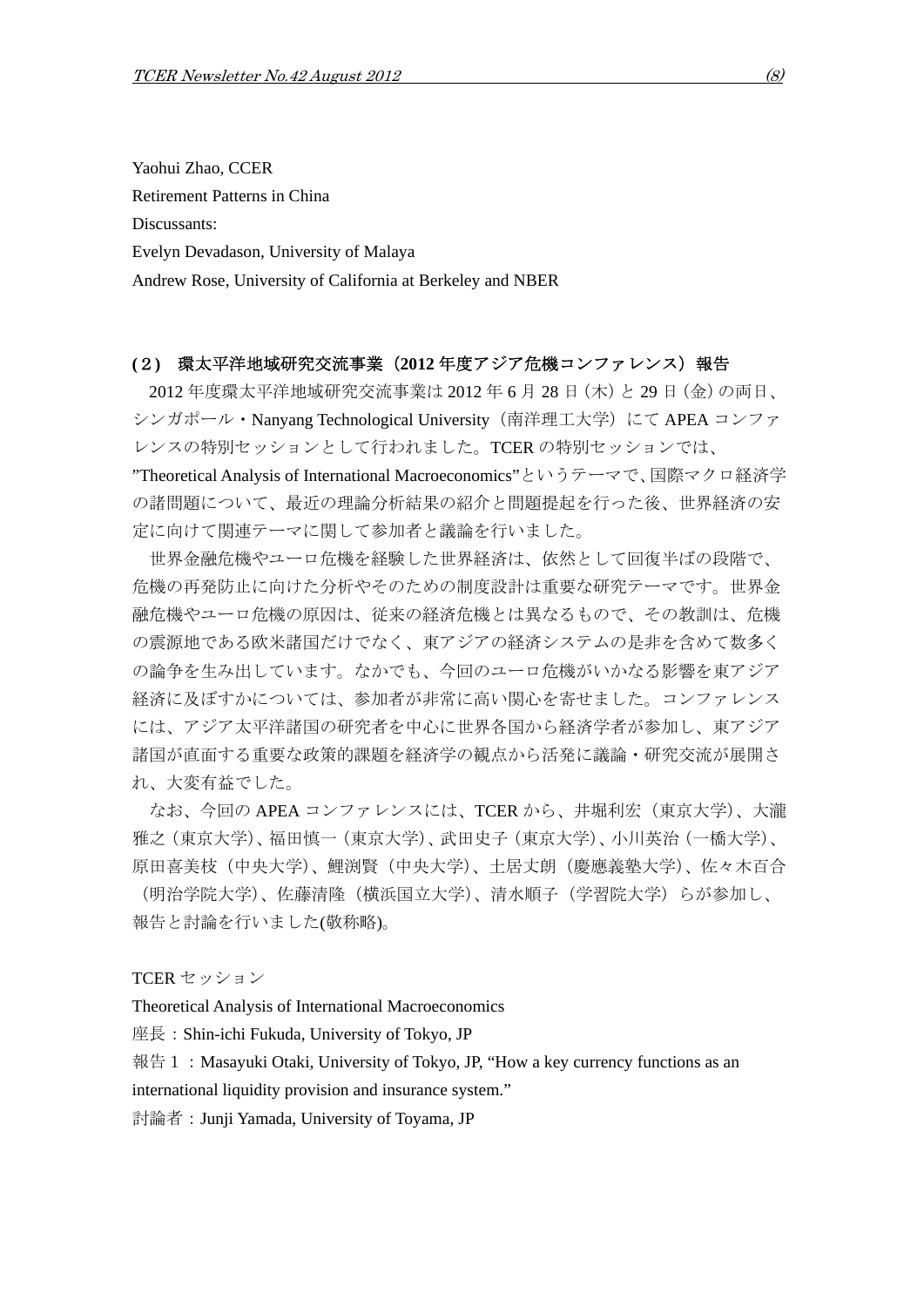報告2:Eiji Okano, Chiba Keizai University, JP, and Eiji Ogawa, Hitotsubashi University, JP, "Optimal Monetary Policy in Currency Union with Sovereign Risk"

討論者:Kiyotaka Sato, Yokohama National University, JP

報告 3:Soon Beng Chew, Nanyang Technological University, SG, and Shuntian Yao, Nanyang Technological University, SG,"A Mathematical Model of a Macro-focused Union"

討論者:Kentaro Kawasaki, TOYO University, JP

報告 4: Tadashi Inoue, Hiroshima Shudo University, JP, "On the Global Stability of the Two Sector Endogenous Growth Model with Educational Investment Adjustment Costs" 討論者:Masayuki Otaki, University of Tokyo, JP

APEA 会議全体の詳細は、http://www.apeaweb.org/confer/sing12/index.htm で閲覧可能で す。

# 公2 学術研究交流促進事業

#### (1)国際学術研究機関交流事業(**2012** 年度 **NERO** コンファレンス)報告

2012 年度 NERO コンファレンスは、2011 年 6 月 20 日、パリの OECD 本部で開催さ れ、TCER からは赤林英夫(慶應義塾大学)が出席しました(敬称略)。本年度のトピ ックは「Income distribution, social mobility and the incidence of macroeconomic shocks across population groups (所得分布、社会階層移動、マクロ経済ショックが異なる人口 集団に与える影響)」でした。トピックに関連して 12 論文の発表が行われ、活発な討 議が行われました。最後に議長 Jørgen Elmeskov 氏(OECD)より、来年以降より具体的な 共同研究に向けた準備を行いたいとの提案がありました。会議のプログラム、発表論 文などは下記の通りです。また、同じ情報は以下の URL でも参照可能です。 http://www.oecd.org/document/33/0,3746,en\_2649\_34117\_50487201\_1\_1\_1\_1,00.html

Meeting of National Economic Research Organizations, OECD Headquarters, 18 June 2012

09:00-09:15 Introduction 09:15-12:15 Round 1: The great recession, institutions and inequality Karl Aiginger, WIFO Stylised facts on the interaction between income distribution and the great recession

Michael Förster, OECD Income inequality in the wake of the crisis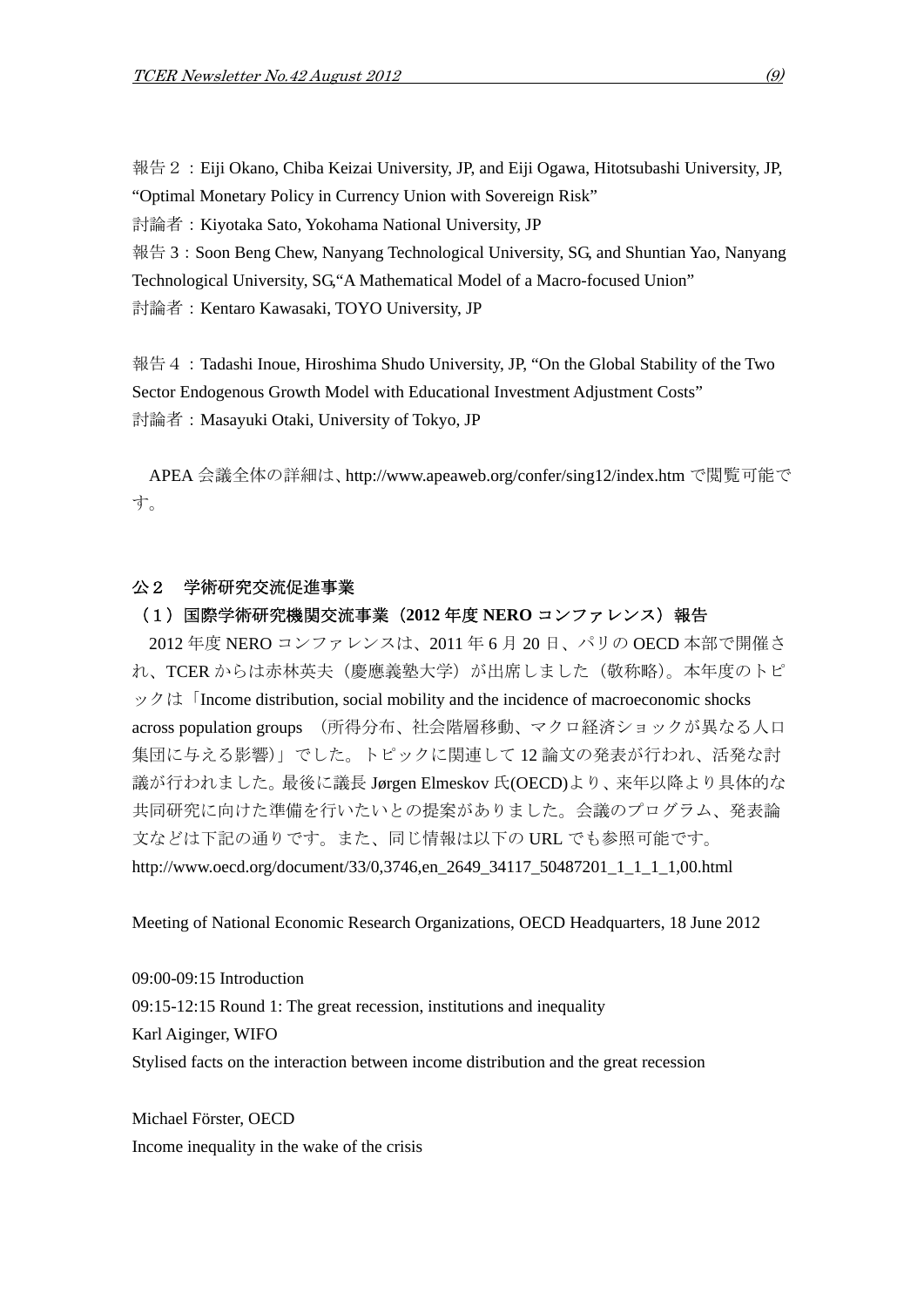#### Rebecca Riley, NIESR

The UK national minimum wage and its effects on earnings and employment during the great recession Roger Wilkins, MI Income inequality and mobility in Australia (2001 to 2010) and the effects of the global financial crisis

Gérard Cornilleau and Hélène Périvier, OFCE Employment consequences of the economic crisis and public policies in Europe: Focus on gender and different age groups

13:15-16:45 Round 2: Shocks and other drivers of inequality in general Rudiger Ahrend, OECD The effects of macroeconomic shocks across population groups Corinne Prost, INSEE A scarred generation? French evidence on young people entering into tough labour markets, 1982-2008

Isabell Koske, OECD Policy drivers of labour income and disposable income inequality across countries

# David Autor, NBER

The impact of growing exposure to import competition from low-income economies on the employment, earnings and occupational opportunities of low-skilled workers in industrialized economies (specifically, the impact of trade with China on low-skilled US workers)

Hideo Akabayashi, TCER The education gap in Japan (plus the labour market after the Tohoku Great Earthquake)

Francisco Azpitarte, MI Pro-poorness of growth in Australia in the last decade

Fernando de Holanda Barbosa Filho, FGV Income inequality and social mobility in Brazil: Developments over the past few years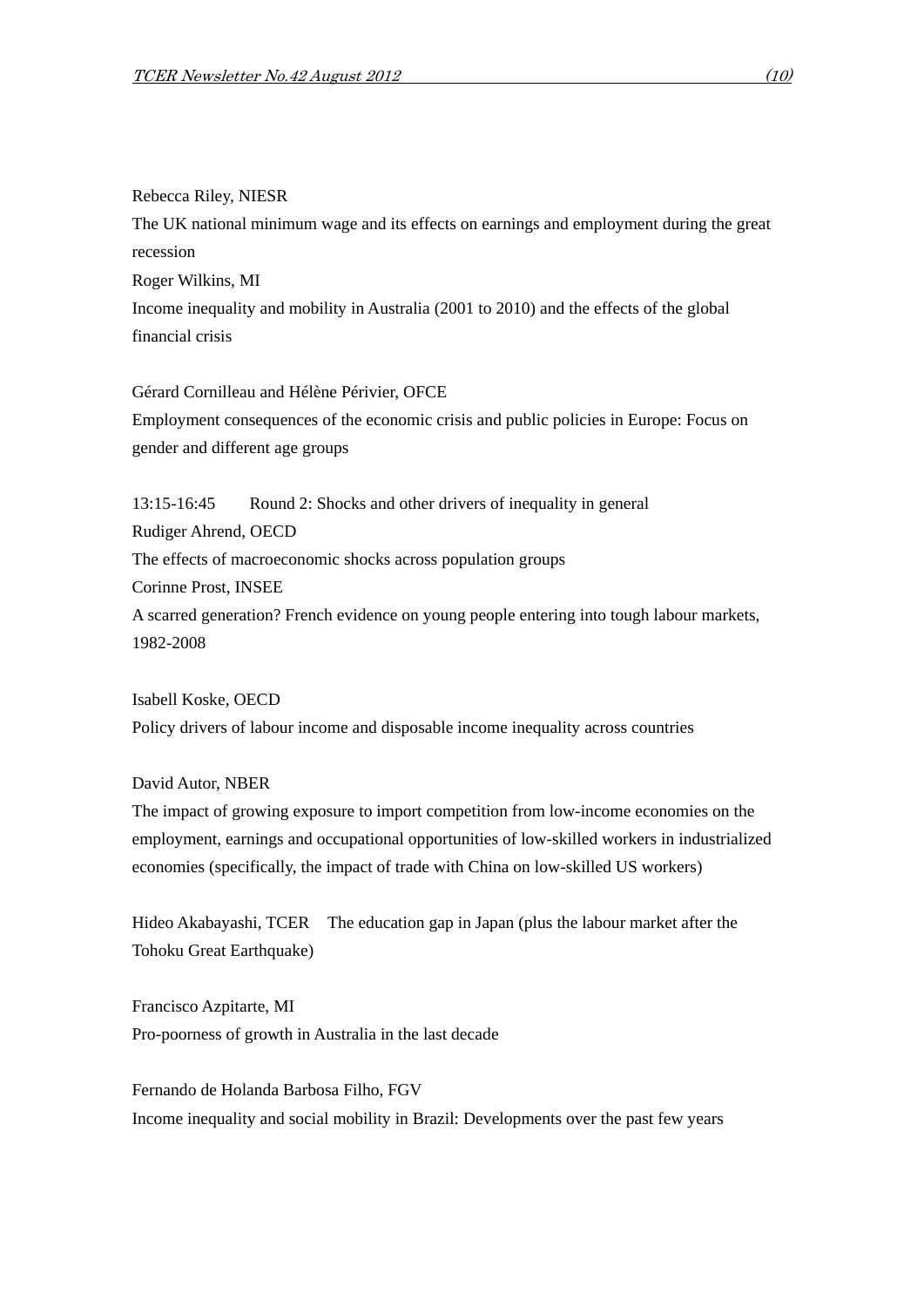# (2)**TCER** 定例研究会(**2012** 年度 **TCER** 研究会)報告

2012 年度の TCER 研究会は慶應義塾大学にて行われます。使用言語は基本的に英語 です。フェローの方はいつでも参加できます。

詳細は以下のサイトをご覧下さい (http://web.econ.keio.ac.jp/org/pubecon/pubecon.html)。

April 6 (Fri) 4:30-6:00

Bessho, Shun-ichiro (Keio University, Faculty of Economics)

 "Should Japanese Tax System be More Progressive? An Application of Simulated SMCFs based on a Discrete Choice Model of Labor Supply"

April 13 (Fri) 4:30-6:00

Onishi, Hiroshi (Keio University, Faculty of Economics)

 "The Marxian Optimal Growth Model; Reproduction Scheme and General Law of Capitalist Accumulation"

April 20 (Fri) 4:30-6:00

Kawabata, Mizuki (Keio University, Faculty of Economics)

"Childcare Access and Attaining Desirable Employment: The Case of Women with Preschool-Aged Children in Tokyo"

April 27 (Fri) 4:30-6:00

Terai, Kimiko (Keio University, Faculty of Economics) Strategic Voting and the Case for the "Political Race to the Top" joint with Nishimura ,Yukihiro

May 11 (Fri) 4:30-6:00

Baak, Saang Joon (Waseda University, Faculty of International Research and Education) "Expectation formation Functions and price dynamics: an application to the U.S. hog market"

May 18 (Fri) 4:30-6:00 Teranishi,Yuki (Bank of Japan) "Search-matching in Loan Market and Real Business Cycle: Example in Japan"

May 25 (Fri) 4:30-6:00 Watanabe, Naoki (University of Tsukuba, Graduate School of Systems and Information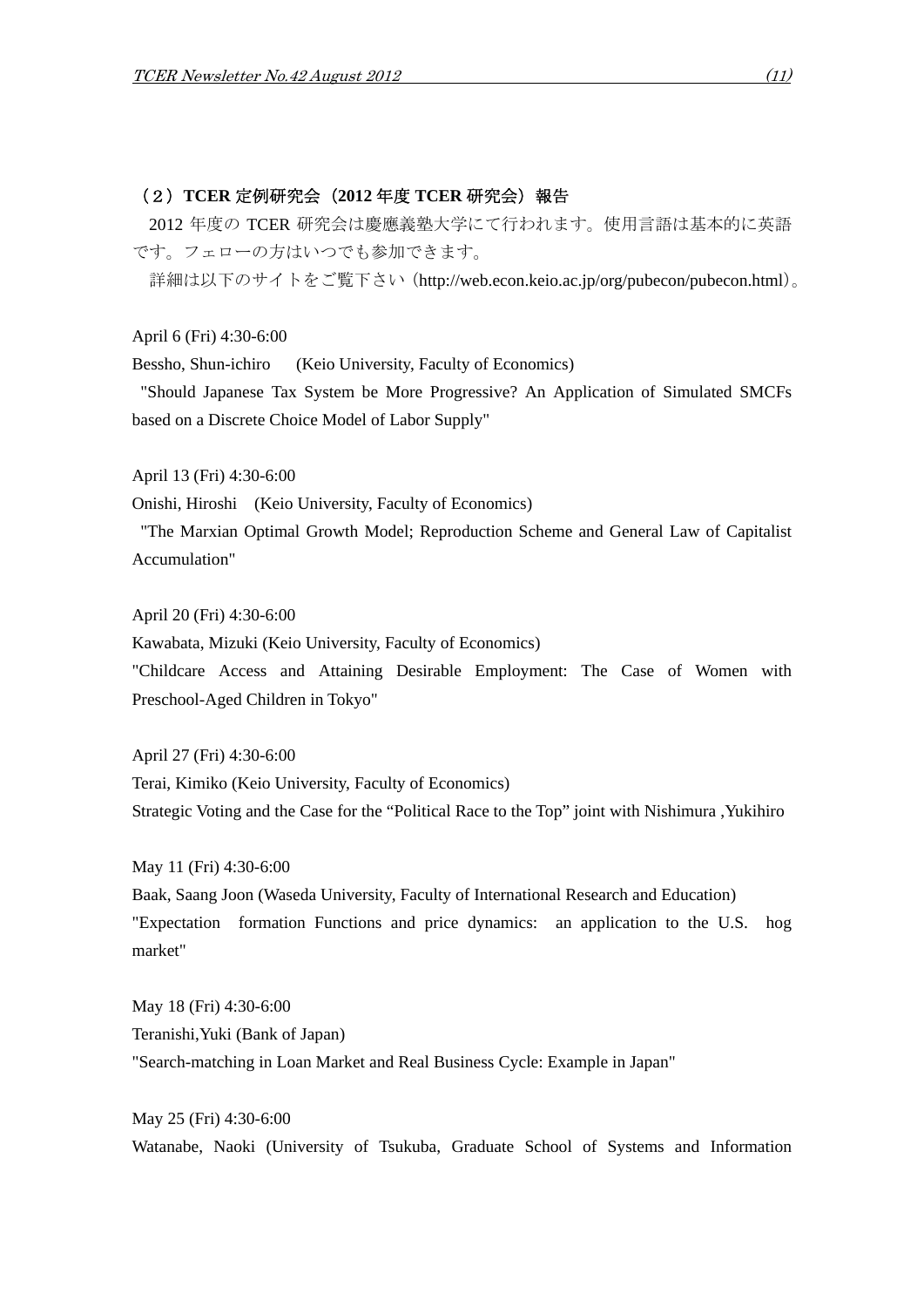Engineering) "On Weighted Voting Experiments " joint with Guerci, Eric, Hannaki, Nobuyuki, and Esposito, Gabriele

June 1 (Fri) 4:30-6:00 Ishikawa, Jota (Hitotsubashi University, Faculty of Economics) "Environmental Management Policy under International Carbon Leakage"

joint with Kiyono, Kazuharu

June 8 (Fri) 2:45-4:15

Grossbard, Shoshana (San Diego State University, Department of Economics) "Spousal Love and Children: an Economic Analysis" joint with Mukhopadhyay, Sankar

June 8 (Fri) 4:30-6:00 Daito, Ichiro (Tohoku University, Department of International Economic Relations) "Economic Dynamics under "Human Development Aid": Productive Consumption Externality and Indeterminacy of Equilibrium"

June 15 (Fri) 4:30-6:00 Kondo, Ayako (Hosei University, Faculty of Economics) "Effects of Universal Health Insurance on Health Care Utilization, Supply-Side Responses and Mortality Rates: Evidence from Japan" joint with Shigeoka, Hitoshi

June 28 (Thu) 4:30-6:00 Otsu, Taisuke (Yale University, Department of Economics) "GMM for Realized Volatility" joint work with Kanaya ,Shin & Takano, Masaya

June 29 (Fri) 4:30-6:00 Tabuch, Takatoshi (University of Tokyo, Department of Economics) "Third Countries in International Trade"

July 5 (Thu) 4:30-6:00 Kim, Byung-Yeon (Seoul National University, Department of Economics)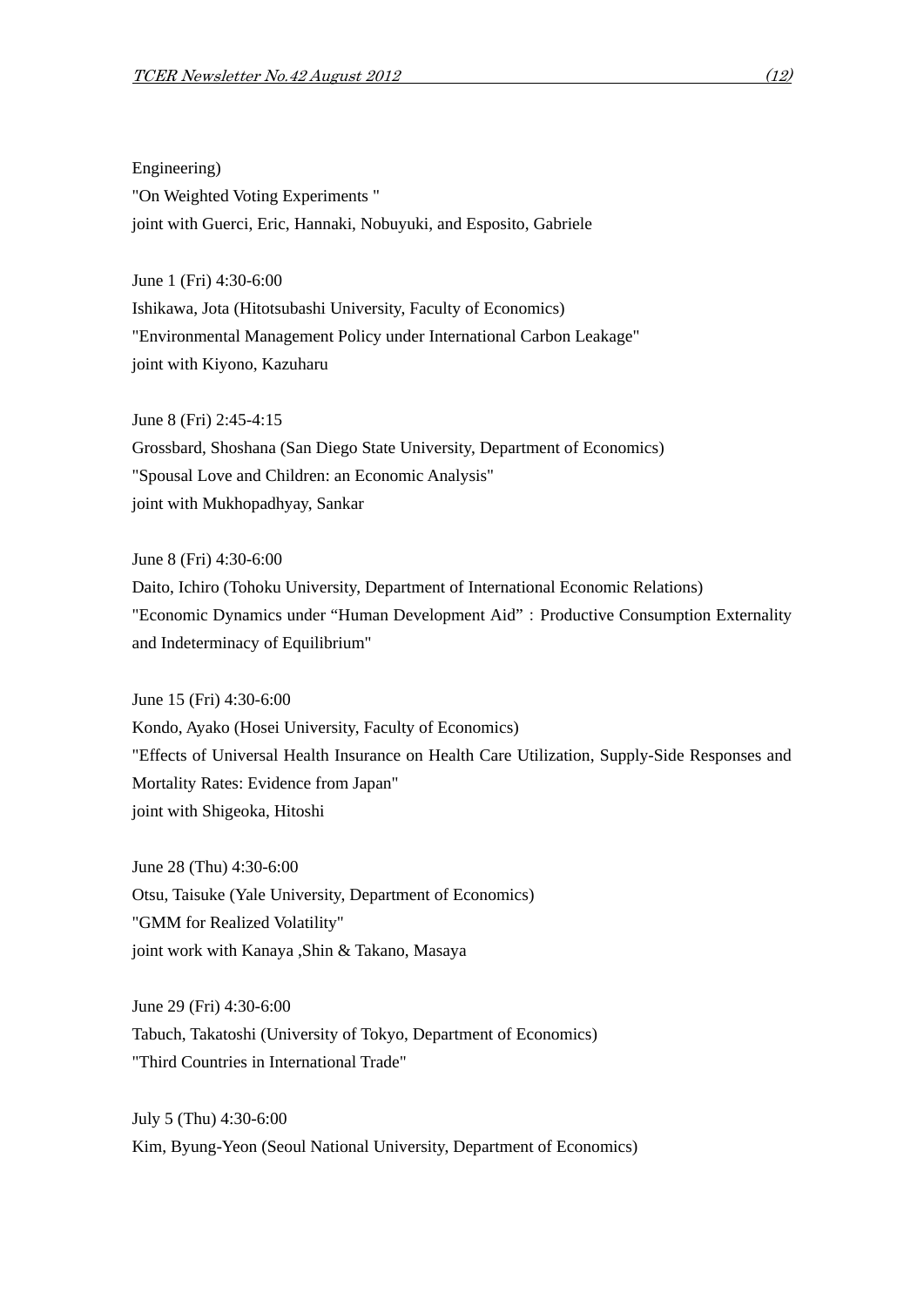"Understanding the Effect of Communism on Social Preferences: Experimental Evidence with North Korean Refugees"

July 6 (Fri) 4:30-6:00 Nakamura, Hideki (Osaka City University, Graduate School of Economics) "Effort in Study and Income Inequality"

July 13 (Fri) 4:30-6:00

Kajii, Atsushi (Kyoto University, Institute of Economic Research) "Longshot bias in parimutuel markets: an evolutionary explanation" joint with Watanabe, Takahiro

July 20 (Fri) 2:45-4:15

Qu, Xiangyu (Ohio State University, Department of Economics) "Purely Subjective Extended Bayesian Models with Knightian Unambiguity"

July 20 (Fri) 4:30-6:00

Yoshida, Jiro (The Pennsylvania State University, Department: Risk Management) "Downward-Sloping Term Structure of Lease Rates: A Puzzle" joint with Seko, Miki and Sumita, Kazuto

# (3)ミクロ経済分析事業(**2012** 年度 **TCER** ミクロコンファレンス・**DC** コンファレ ンスとの共同開催)ご案内

 2012 年度の TECR ミクロコンファレンスは、第 18 回ディセントラライゼーショ ン・コンファレンス (DC) との共催で、9 月 15 日(土)、16 日(日)の 2 日間、関西大学 千里山キャンパスにて開催されます。例年、日本経済学会秋季大会の前日に開催されて きましたが、昨年度と同様、本年度 の TCER コンファレンスは 9 月に 2 日間の予定 で開催することになりました。

TCER コンファレンスの投稿募集サイトの URL は次の通りです。

http://infoshako.sk.tsukuba.ac.jp/~naoki50/18thDC-CallforPapers.html

投稿締切は 8 月 6 日(月)です。発表論文の投稿だけでなく、コンファレンスへの御 参加を歓迎いたします。参加人数確認のため、参加を予定されている方はメールでの事 前登録をお願いいたします。メールの件名を「DC 参加登録」として、小林まで、氏名、 所属、連絡先メールアドレスをお知らせくたさい。以上、プログラム委員を代表して、 御案内申し上げます。